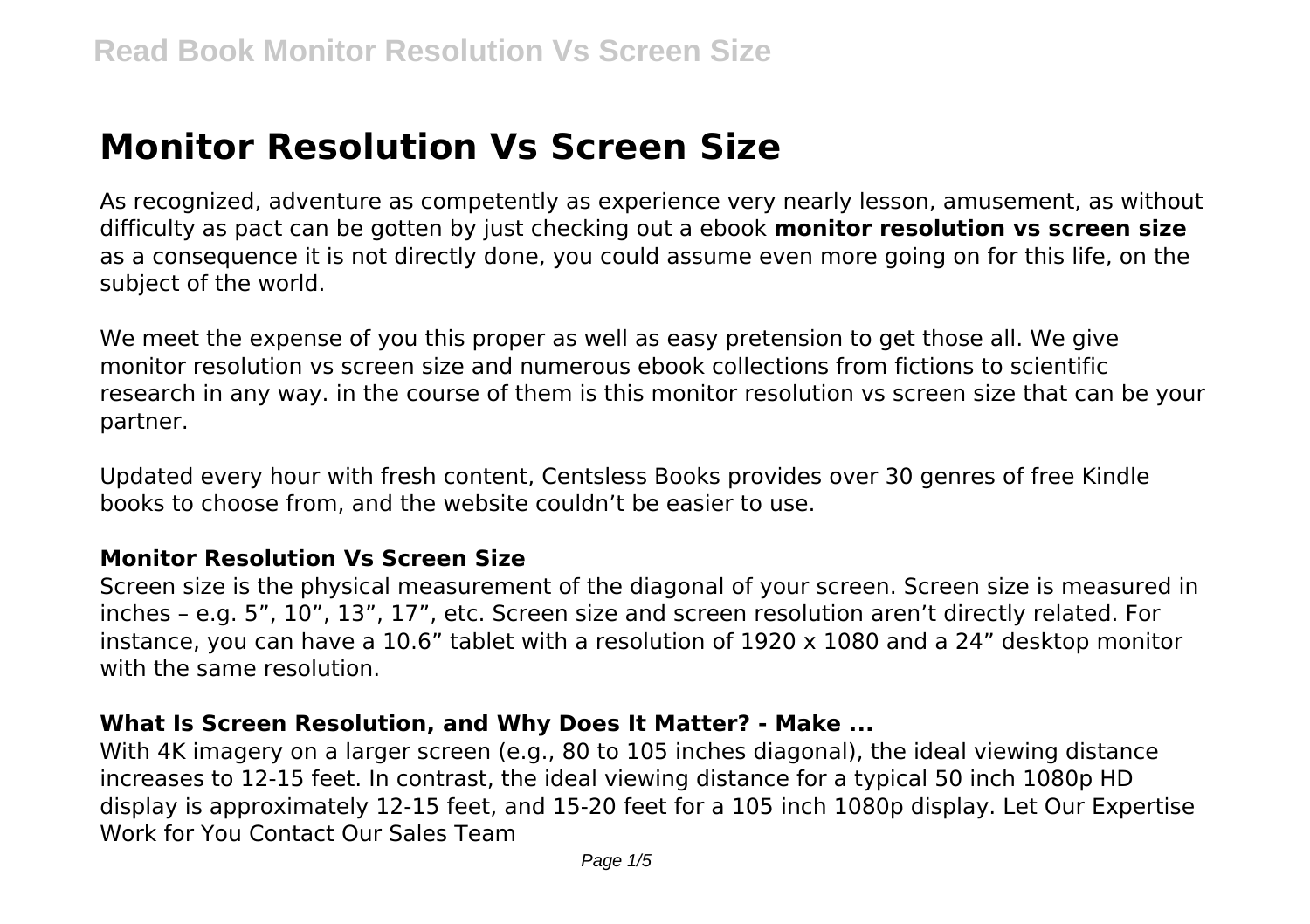# **Display Size, Resolution, and Ideal Viewing Distance | RGB ...**

1 – Screen Resolution. If a computer were to have a resolution of 1000×800 pixels, that were to mean that it has 1000 pixels horizontally and 800 vertically. That would bring us to a total of 400 000 pixels on the screen. Resolution simply tells us how many pixels there are on each display.

#### **Read about Screen Size VS. Screen Resolution - Mr Aberthon**

1920×1080 vs 2560×1440 – Everyday Use. 1920×1080 amounts to 2,073,600 pixels while 2560×1440 or WQHD has 3,686,400 – that's 78% more pixels. Both resolutions have 16:9 aspect ratio. The best way to illustrate the difference between the two resolutions is by comparing how they look on the same-sized display, let's say a 27-inch monitor.

# **1920x1080 vs 2560x1440 - Which Should I Choose? [Simple]**

The resolution is measured by the number of distinguishable pixels that can be displayed in each dimension. The iPhone X screen resolution is 2436 x 1125. While the Samsung Galaxy Note 8 has a resolution of 2960 x 1440. You need to know the size of the screen as well as the resolution to calculate the pixels per inch (PPI) of a device.

# **Understanding Screen Resolution & Screen Size for App ...**

The typical qHD resolution is 960 x 540 pixels or 540p. QHD, on the other hand, is four times the standard HD resolution. Keep in mind, four times the HD resolution, not Full HD. The typical QHD resolution is  $2,560 \times 1,440$  pixels or  $1440p$ .

# **Screen Resolution Sizes - What is HD, FHD, QHD, UHD, 4K ...**

Resolution is indicated by how many pixels a monitor displays, and it will be one of the following: 1280 x 1024 Super-eXtended Graphics Array (SXGA) 1366 x 768 High Definition (HD) 1600 x 900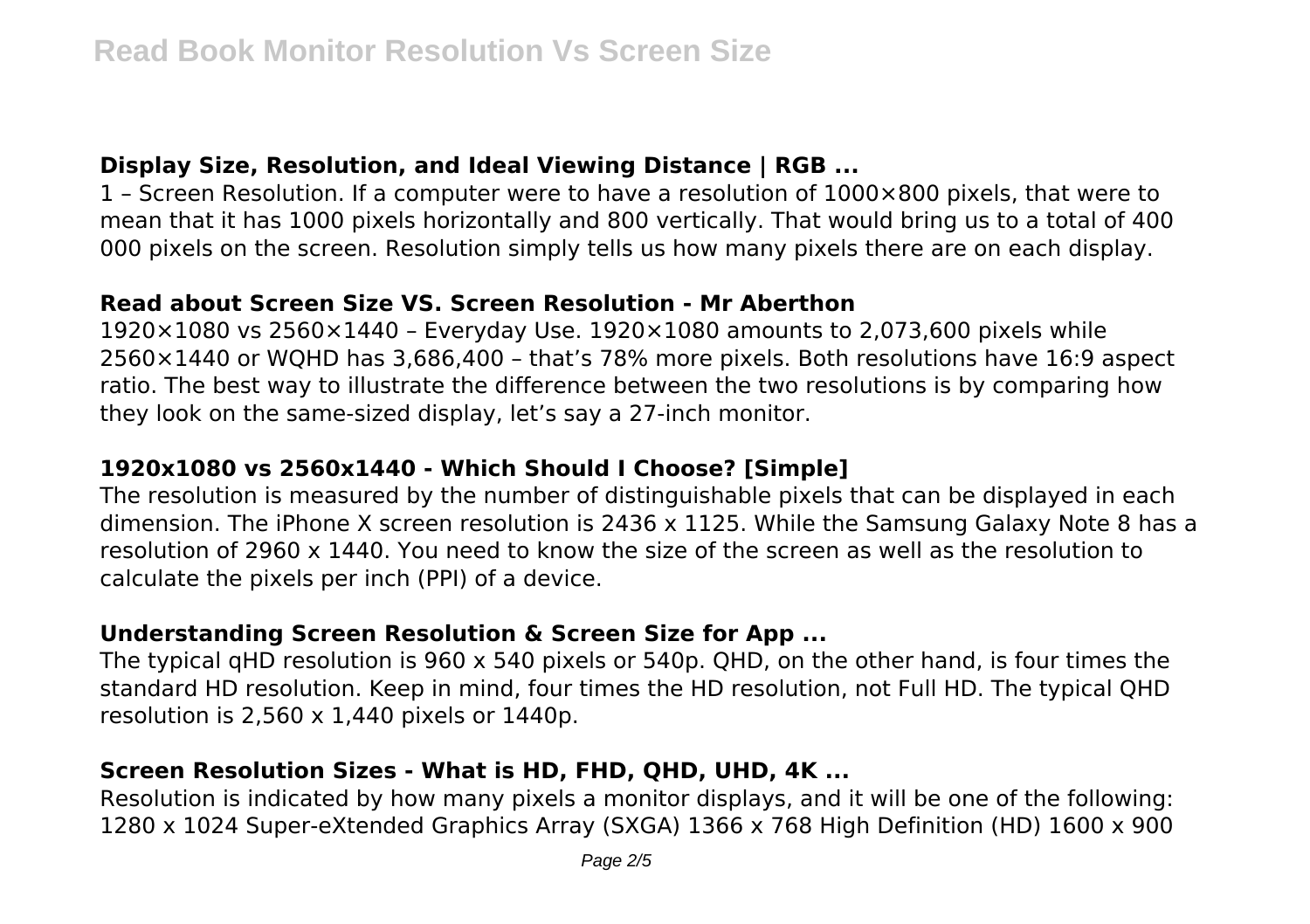High Definition Plus (HD+)

## **What are Typical Monitor Sizes and Which is Best?**

With the specifications of my laptop, it's obvious that i can't run those two games even in the lowest settings, it will run really slow with bad fps and will not be playable. but i noticed the resolution settings is different from the other games that i played, it says Display Resolution, so i adjusted it to the lowest resolution (640 x 480) and BAM! the game runs very smoothly with good fps ...

#### **Display Resolution vs Screen Resolution | Tom's Hardware Forum**

Traditionally, dual monitor setups would be composed of two monitors, each with a standard 16:9 aspect ratio and resolutions all the way up to 4K. In this type of dual monitor setup, each monitor's resolution can either be the same or mixed, such as two 4k monitors, one 1080p and one 1440p monitor – basic any combination you can imagine.

#### **Ultrawide vs. Dual Monitors: Which is the Best Overall ...**

Expressed in terms of width and height, monitor resolution is comprised of a specific number of pixels. In the case of a monitor with an industry standard Full HD 1080p resolution, this display has a resolution of 1920 x 1080. This means that the screen will have a width of 1,920 pixels while the height of the screen will be 1,080 pixels.

#### **What Is Monitor Resolution? Resolutions and Aspect Ratios ...**

The ideal size for a monitor mainly depends on its resolution and how far you're sitting from the screen. Overall, 1920×1080 shouldn't be used on anything larger than 24-inch. 1440p is ideal for 27-inch, and 4K is great for 27-inch to 32-inch, depending on preference. Wondering what the perfect monitor size is for gaming?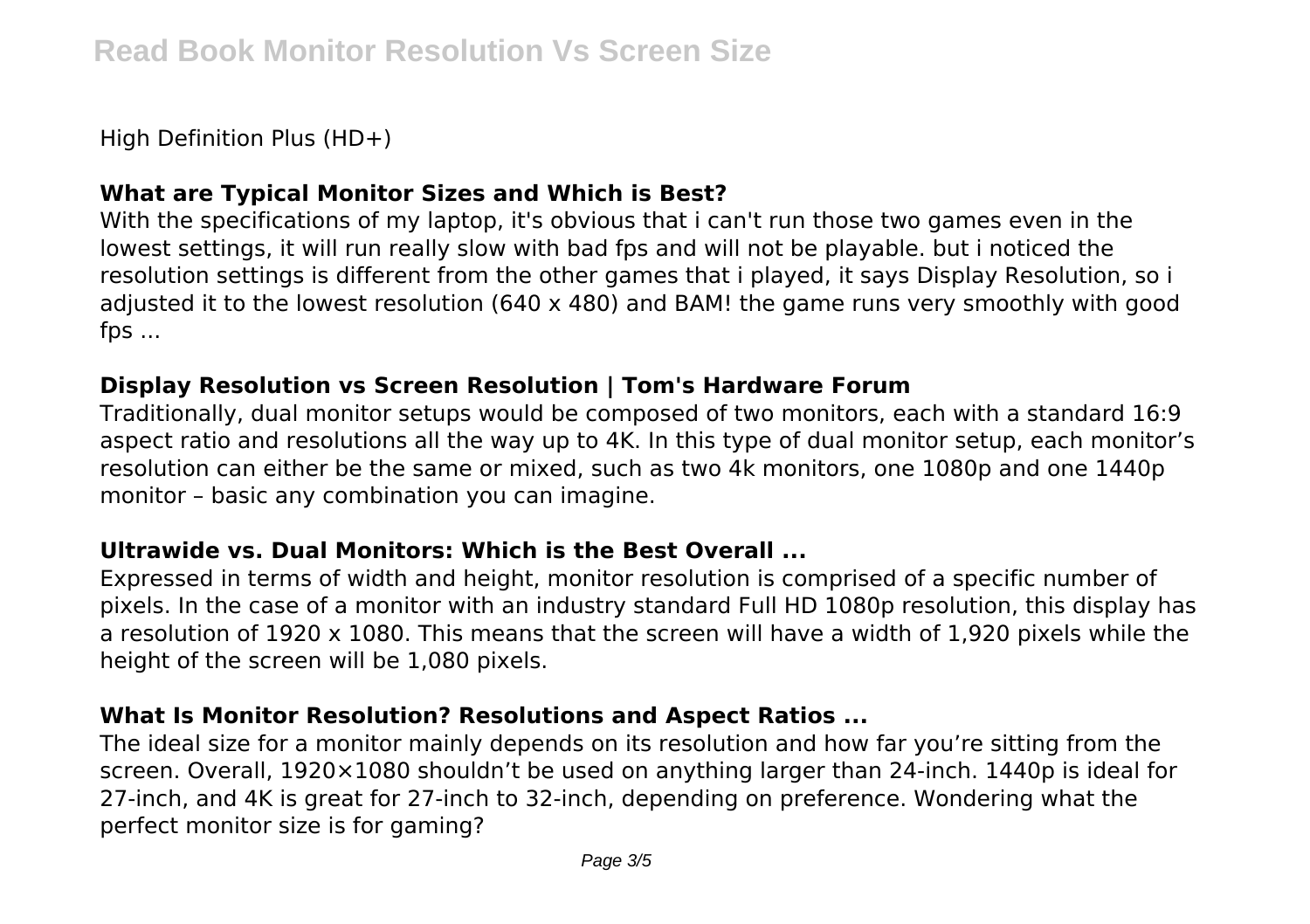# **What Is The Best Monitor Size For Gaming? [2020 Guide]**

To run a display at 4K resolution, you'll need to use HDMI 1.4 at the very least, though HDMI 2.0 would be required if you want to support a refresh rate of 60Hz, which should be a bare minimum ...

# **Computer Monitor Buying Guide | Digital Trends**

The size of a screen is usually described by the length of its diagonal, which is the distance between opposite corners, usually in inches.It is also sometimes called the physical image size to distinguish it from the "logical image size," which describes a screen's display resolution and is measured in pixels.. The method of measuring screen size by its diagonal was inherited from the method ...

## **Display size - Wikipedia**

The first consideration is that you will most likely be comparing monitors with the same screen size and dimensions – both being 27" diagonal in the 16:9 aspect ratio. The WQHD monitor will have 108.79 PPI (Pixels Per Inch) or 42.83 pixels per centimeter, whereas the Full HD monitor yields 81.59 PPI or 32.12 pixels per centimeter.

# **2560 x 1440 vs 1920 x 1080 | PC Monitors**

Some commentators also use display resolution to indicate a range of input formats that the display's input electronics will accept and often include formats greater than the screen's native grid size even though they have to be down-scaled to match the screen's parameters (e.g. accepting a 1920  $\times$  1080 input on a display with a native 1366  $\times$  768 pixel array).

# **Display resolution - Wikipedia**

An ideal monitor for gamers would be the chosen resolution, screen size, 120Hz or higher refresh rate, with two ms or lower response time, and either FreeSync or G-Sync support.